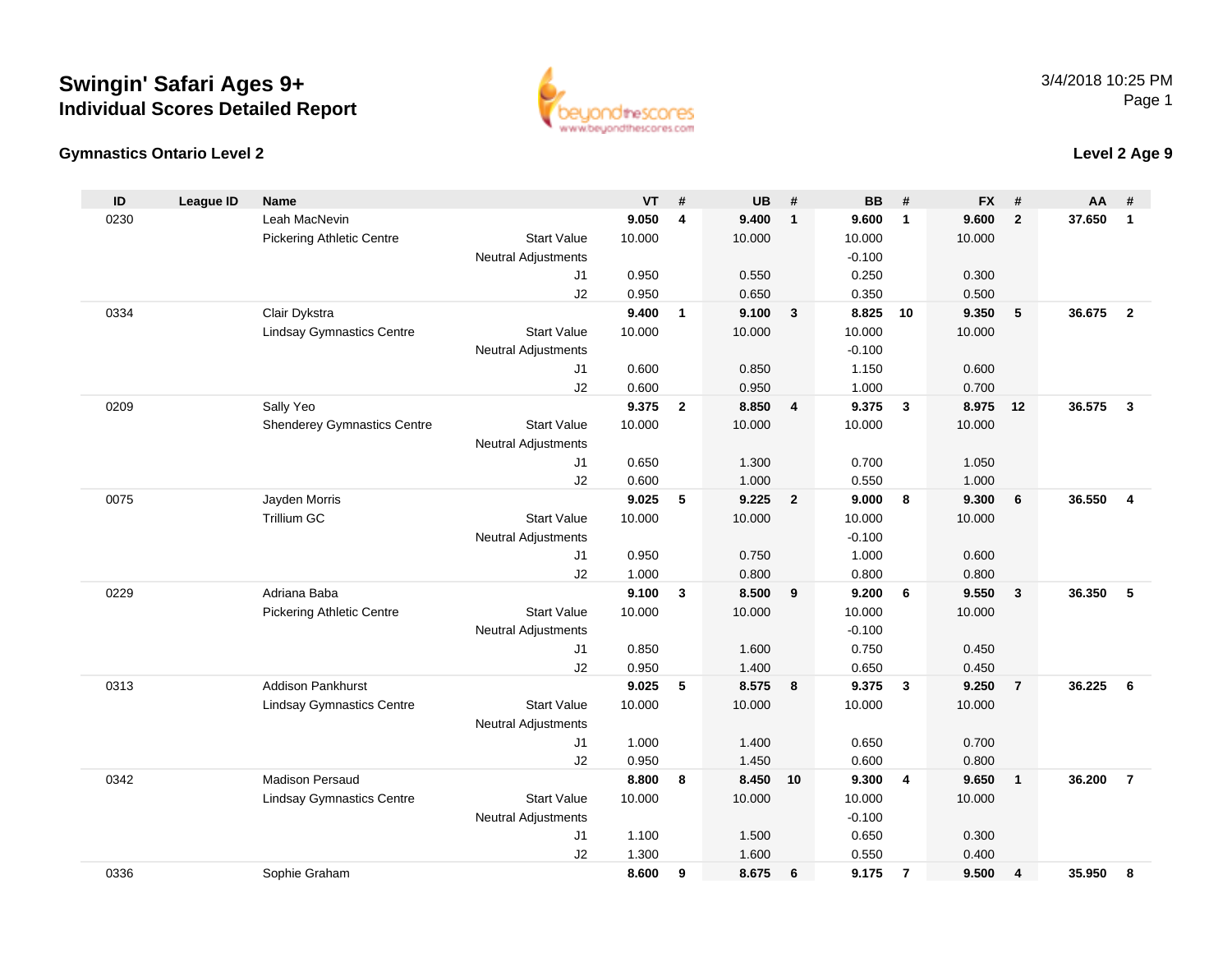

|      | <b>Lindsay Gymnastics Centre</b> | <b>Start Value</b>               | 10.000          |                | 10.000             |                | 10.000          |                | 10.000 |    |           |      |
|------|----------------------------------|----------------------------------|-----------------|----------------|--------------------|----------------|-----------------|----------------|--------|----|-----------|------|
|      |                                  | <b>Neutral Adjustments</b>       |                 |                |                    |                | $-0.100$        |                |        |    |           |      |
|      |                                  | J1                               | 1.300           |                | 1.350              |                | 0.750           |                | 0.400  |    |           |      |
|      |                                  | J2                               | 1.500           |                | 1.300              |                | 0.700           |                | 0.600  |    |           |      |
| 0329 | Caileigh Burn                    |                                  | 8.550           | 10             | 8.700              | $\sqrt{5}$     | 9.250           | 5              | 9.175  | 9  | 35.675    | 9    |
|      | <b>Lindsay Gymnastics Centre</b> | <b>Start Value</b>               | 10.000          |                | 10.000             |                | 10.000          |                | 10.000 |    |           |      |
|      |                                  | <b>Neutral Adjustments</b>       |                 |                |                    |                |                 |                |        |    |           |      |
|      |                                  | J1                               | 1.300           |                | 1.200              |                | 0.800           |                | 0.900  |    |           |      |
|      |                                  | J2                               | 1.600           |                | 1.400              |                | 0.700           |                | 0.750  |    |           |      |
| 0228 | Leah Tasker                      |                                  | 8.425 12        |                | 8.050              | 13             | 9.525           | $\overline{2}$ | 9.225  | 8  | 35.225    | 10   |
|      | <b>Pickering Athletic Centre</b> | <b>Start Value</b>               | 10.000          |                | 10.000             |                | 10.000          |                | 10.000 |    |           |      |
|      |                                  | <b>Neutral Adjustments</b>       |                 |                |                    |                |                 |                |        |    |           |      |
|      |                                  | J1                               | 1.600           |                | 1.900              |                | 0.500           |                | 0.850  |    |           |      |
|      |                                  | J2                               | 1.550           |                | 2.000              |                | 0.450           |                | 0.700  |    |           |      |
| 0049 | Ryleigh Binch                    |                                  | 8.900           | 6              | 8.200              | 12             | 8.975           | 9              | 9.000  | 11 | 35.075 11 |      |
|      | <b>Trillium GC</b>               | <b>Start Value</b>               | 10.000          |                | 10.000             |                | 10.000          |                | 10.000 |    |           |      |
|      |                                  | <b>Neutral Adjustments</b>       |                 |                |                    |                | $-0.100$        |                |        |    |           |      |
|      |                                  | J1                               | 1.100           |                | 1.750              |                | 0.950           |                | 0.900  |    |           |      |
|      |                                  | J2                               | 1.100           |                | 1.850              |                | 0.900           |                | 1.100  |    |           |      |
| 0067 | Paige Holgate                    |                                  | 8.500 11        |                | 8.625              | $\overline{7}$ | 8.650 12        |                | 9.100  | 10 | 34.875    | 12   |
|      | <b>Trillium GC</b>               | <b>Start Value</b>               | 10.000          |                | 10.000             |                | 10.000          |                | 10.000 |    |           |      |
|      |                                  | <b>Neutral Adjustments</b>       |                 |                |                    |                |                 |                |        |    |           |      |
|      |                                  | J1                               | 1.400           |                | 1.350              |                | 1.400           |                | 1.000  |    |           |      |
|      | Lila Hill                        | J2                               | 1.600           |                | 1.400              |                | 1.300           |                | 0.800  |    | 34.475    |      |
| 0120 |                                  | <b>Start Value</b>               | 8.825<br>10.000 | $\overline{7}$ | 7.850 15<br>10.000 |                | 8.800<br>10.000 | 11             | 9.000  | 11 |           | - 13 |
|      | Mariposa                         |                                  |                 |                |                    |                | $-0.100$        |                | 10.000 |    |           |      |
|      |                                  | <b>Neutral Adjustments</b><br>J1 | 1.300           |                | 2.100              |                | 1.200           |                | 0.900  |    |           |      |
|      |                                  | J2                               | 1.050           |                | 2.200              |                | 1.000           |                | 1.100  |    |           |      |
| 0392 | Kerrigan Gallant                 |                                  | 8.500 11        |                | 7.750 16           |                | 8.100 13        |                | 8.500  | 14 | 32.850    | 14   |
|      | Quinte Bay                       | <b>Start Value</b>               | 10.000          |                | 10.000             |                | 10.000          |                | 10.000 |    |           |      |
|      |                                  | <b>Neutral Adjustments</b>       |                 |                |                    |                | $-0.100$        |                |        |    |           |      |
|      |                                  | J1                               | 1.550           |                | 2.200              |                | 1.900           |                | 1.400  |    |           |      |
|      |                                  | J2                               | 1.450           |                | 2.300              |                | 1.700           |                | 1.600  |    |           |      |
| 0121 | <b>Brooklin Shirk</b>            |                                  | 6.850           | 13             | 8.400 11           |                | 8.050           | 14             | 8.950  | 13 | 32.250    | 15   |
|      | Mariposa                         | <b>Start Value</b>               | 10.000          |                | 10.000             |                | 10.000          |                | 10.000 |    |           |      |
|      |                                  | Neutral Adjustments              |                 |                |                    |                | $-0.100$        |                |        |    |           |      |
|      |                                  | J1                               | 3.000           |                | 1.750              |                | 1.900           |                | 1.100  |    |           |      |
|      |                                  | J2                               | 3.300           |                | 1.450              |                | 1.800           |                | 1.000  |    |           |      |
| 0378 | Caitlin Boucher                  |                                  | 5.975           | 14             | 7.875 14           |                | 9.000           | 8              | 8.225  | 15 | 31.075 16 |      |
|      |                                  |                                  |                 |                |                    |                |                 |                |        |    |           |      |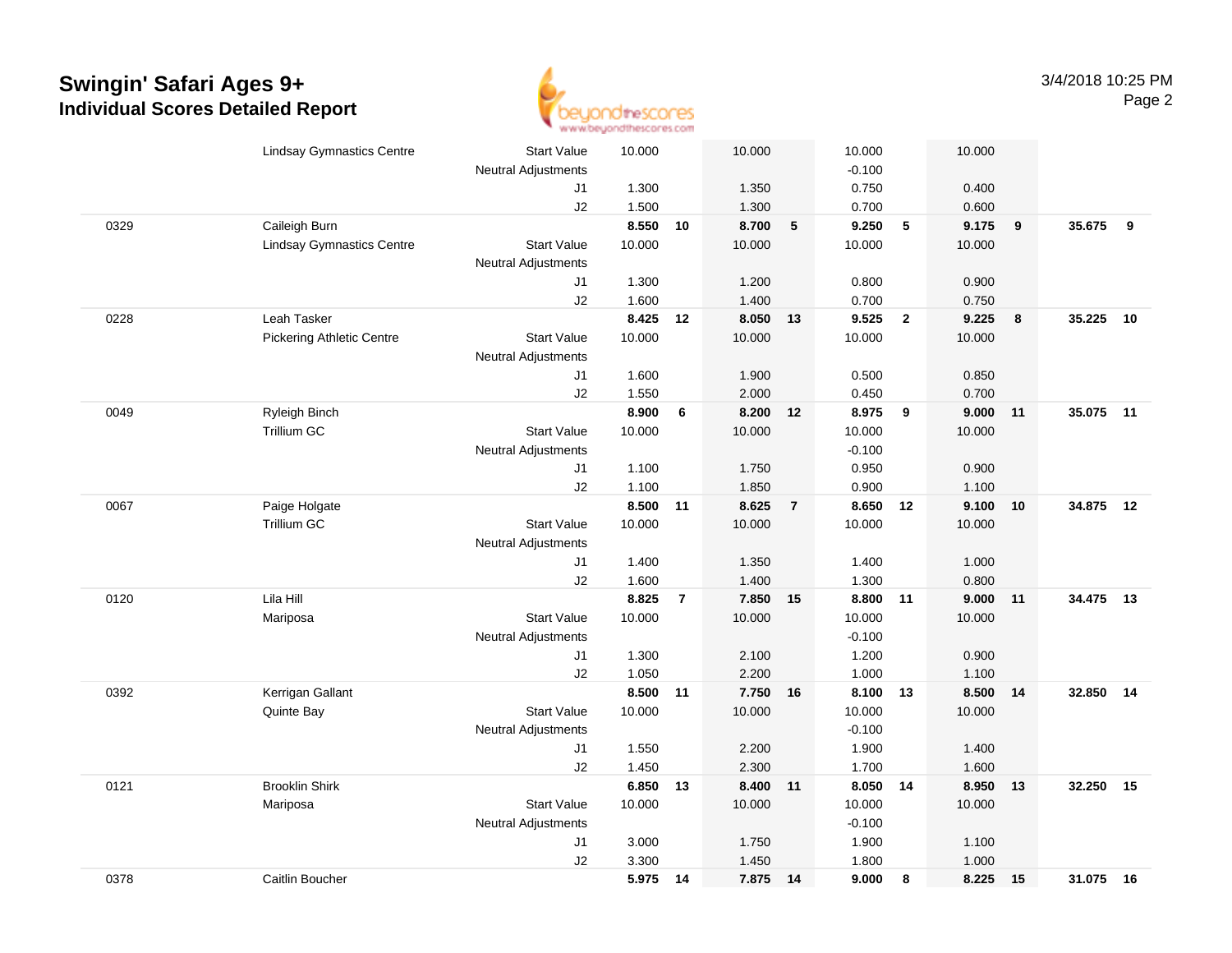

3/4/2018 10:25 PMPage 3

| Quinte Bay | <b>Start Value</b>         | 10.000 | 10.000 | 10.000   | 10.000 |  |
|------------|----------------------------|--------|--------|----------|--------|--|
|            | <b>Neutral Adjustments</b> |        |        | $-0.100$ |        |  |
|            | J1                         | 4.000  | 2.150  | 1.000    | 1.650  |  |
|            | J <sub>2</sub>             | 4.050  | 2.100  | 0.800    | 1.900  |  |

#### **Gymnastics Ontario Level 2**

| ID   | League ID | <b>Name</b>                        |                            | <b>VT</b> | #              | <b>UB</b> | #                       | BB     | #              | <b>FX</b> | #              | <b>AA</b> | #              |
|------|-----------|------------------------------------|----------------------------|-----------|----------------|-----------|-------------------------|--------|----------------|-----------|----------------|-----------|----------------|
| 0206 |           | Julia Konovalov                    |                            | 9.000     | $\overline{7}$ | 9.125     | $\mathbf{3}$            | 9.675  | $\mathbf{1}$   | 9.600     | $\mathbf{1}$   | 37.400    | $\mathbf{1}$   |
|      |           | Shenderey Gymnastics Centre        | <b>Start Value</b>         | 10.000    |                | 10.000    |                         | 10.000 |                | 10.000    |                |           |                |
|      |           |                                    | <b>Neutral Adjustments</b> |           |                |           |                         |        |                |           |                |           |                |
|      |           |                                    | J1                         | 1.050     |                | 0.750     |                         | 0.300  |                | 0.400     |                |           |                |
|      |           |                                    | J2                         | 0.950     |                | 1.000     |                         | 0.350  |                | 0.400     |                |           |                |
| 0210 |           | Fiona Tully                        |                            | 9.125     | 5              | 9.150     | $\overline{\mathbf{2}}$ | 9.425  | $\overline{2}$ | 9.425     | $\overline{2}$ | 37.125    | $\overline{2}$ |
|      |           | <b>Shenderey Gymnastics Centre</b> | <b>Start Value</b>         | 10.000    |                | 10.000    |                         | 10.000 |                | 10.000    |                |           |                |
|      |           |                                    | <b>Neutral Adjustments</b> |           |                |           |                         |        |                |           |                |           |                |
|      |           |                                    | J1                         | 0.850     |                | 0.900     |                         | 0.500  |                | 0.600     |                |           |                |
|      |           |                                    | J2                         | 0.900     |                | 0.800     |                         | 0.650  |                | 0.550     |                |           |                |
| 0022 |           | <b>Emilia Girard</b>               |                            | 9.175     | 4              | 9.175     | $\overline{1}$          | 9.425  | $\overline{2}$ | 9.275     | $\overline{4}$ | 37.050    | $\mathbf{3}$   |
|      |           | Kawartha Gymnastics                | <b>Start Value</b>         | 10.000    |                | 10.000    |                         | 10.000 |                | 10.000    |                |           |                |
|      |           |                                    | <b>Neutral Adjustments</b> |           |                |           |                         |        |                |           |                |           |                |
|      |           |                                    | J1                         | 0.750     |                | 1.000     |                         | 0.450  |                | 0.700     |                |           |                |
|      |           |                                    | J2                         | 0.900     |                | 0.650     |                         | 0.700  |                | 0.750     |                |           |                |
| 0027 |           | Evy Jackson                        |                            | 8.825     | 8              | 8.875     | 6                       | 9.250  | $\mathbf{3}$   | 9.425     | $\overline{2}$ | 36.375    | $\overline{4}$ |
|      |           | <b>Kawartha Gymnastics</b>         | <b>Start Value</b>         | 10.000    |                | 10.000    |                         | 10.000 |                | 10.000    |                |           |                |
|      |           |                                    | <b>Neutral Adjustments</b> |           |                |           |                         |        |                |           |                |           |                |
|      |           |                                    | J1                         | 1.050     |                | 1.100     |                         | 0.800  |                | 0.500     |                |           |                |
|      |           |                                    | J2                         | 1.300     |                | 1.150     |                         | 0.700  |                | 0.650     |                |           |                |
| 0376 |           | Jazlynn Carrigan                   |                            | 9.200     | 3              | 8.875     | 6                       | 8.950  | $\overline{7}$ | 9.325     | 3              | 36.350    | -5             |
|      |           | Quinte Bay                         | <b>Start Value</b>         | 10.000    |                | 10.000    |                         | 10.000 |                | 10.000    |                |           |                |
|      |           |                                    | <b>Neutral Adjustments</b> |           |                |           |                         |        |                |           |                |           |                |
|      |           |                                    | J1                         | 0.700     |                | 1.250     |                         | 1.200  |                | 0.650     |                |           |                |
|      |           |                                    | J2                         | 0.900     |                | 1.000     |                         | 0.900  |                | 0.700     |                |           |                |
| 0177 |           | Janelle Landry                     |                            | 9.125     | 5              | 9.025     | 5                       | 9.100  | 5              | 9.000     | $\overline{7}$ | 36.250    | 6              |
|      |           | <b>Club Les Sittelles</b>          | <b>Start Value</b>         | 10.000    |                | 10.000    |                         | 10.000 |                | 10.000    |                |           |                |
|      |           |                                    | Neutral Adjustments        |           |                |           |                         |        |                |           |                |           |                |
|      |           |                                    | J1                         | 0.850     |                | 1.050     |                         | 0.850  |                | 1.100     |                |           |                |
|      |           |                                    | J2                         | 0.900     |                | 0.900     |                         | 0.950  |                | 0.900     |                |           |                |
| 0312 |           | <b>Emily Rowe</b>                  |                            | 9.250     | $\mathbf{2}$   | 8.575     | 10                      | 9.150  | 4              | 9.225     | 5              | 36.200    | $\overline{7}$ |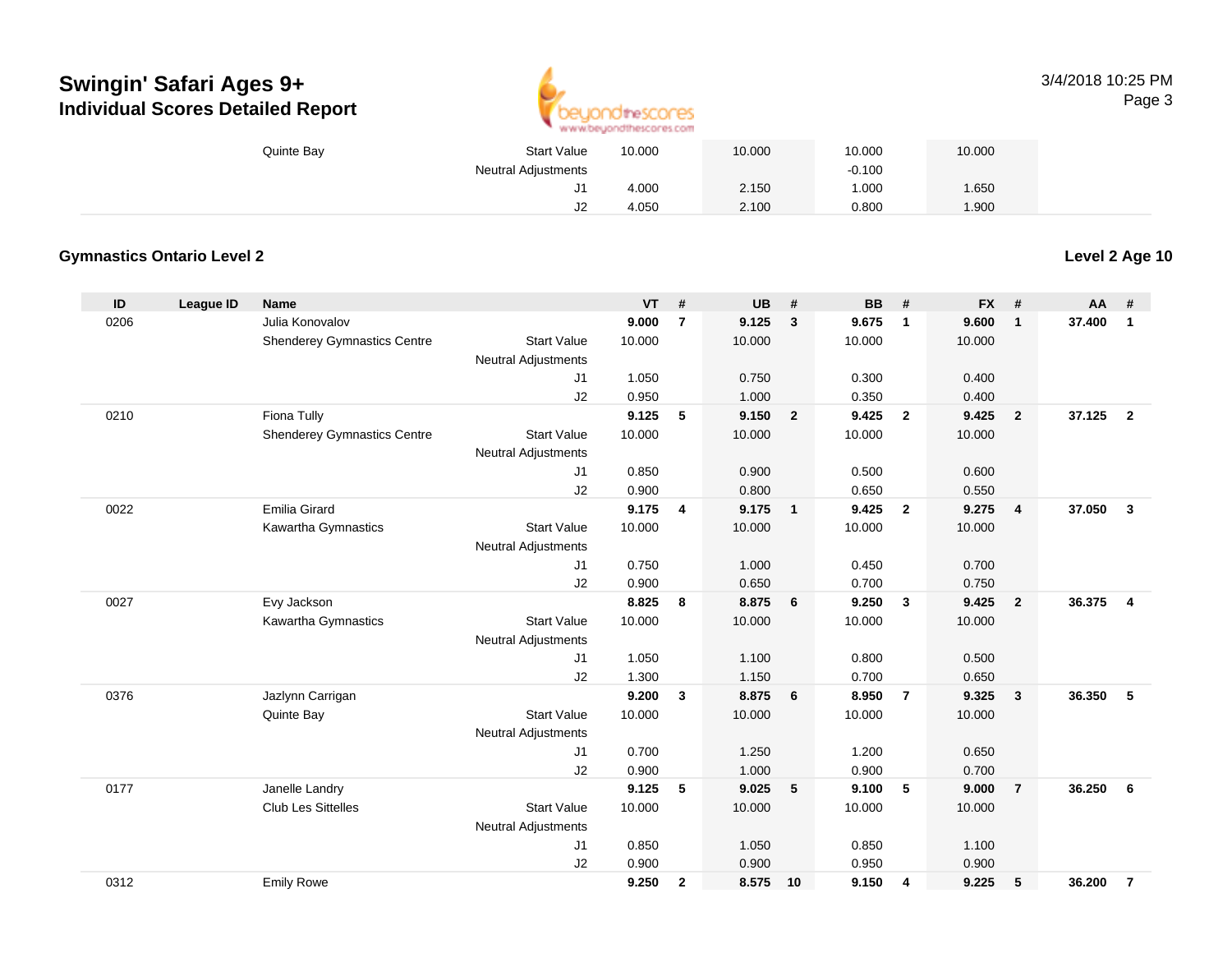

|      | <b>Lindsay Gymnastics Centre</b> | <b>Start Value</b>         | 10.000 |                | 10.000   |                  | 10.000   |                | 10.000 |                 |           |    |
|------|----------------------------------|----------------------------|--------|----------------|----------|------------------|----------|----------------|--------|-----------------|-----------|----|
|      |                                  | <b>Neutral Adjustments</b> |        |                |          |                  |          |                |        |                 |           |    |
|      |                                  | J1                         | 0.700  |                | 1.500    |                  | 0.850    |                | 0.850  |                 |           |    |
|      |                                  | J2                         | 0.800  |                | 1.350    |                  | 0.850    |                | 0.700  |                 |           |    |
| 0057 | Leah Coleman                     |                            | 8.725  | 10             | 8.700    | $\boldsymbol{9}$ | 8.950    | $\overline{7}$ | 9.425  | $\overline{2}$  | 35.800    | 8  |
|      | Trillium GC                      | <b>Start Value</b>         | 10.000 |                | 10.000   |                  | 10.000   |                | 10.000 |                 |           |    |
|      |                                  | <b>Neutral Adjustments</b> |        |                |          |                  |          |                |        |                 |           |    |
|      |                                  | J1                         | 1.100  |                | 1.400    |                  | 1.100    |                | 0.650  |                 |           |    |
|      |                                  | J2                         | 1.450  |                | 1.200    |                  | 1.000    |                | 0.500  |                 |           |    |
| 0341 | Rachel Whitaker                  |                            | 8.575  | 11             | 9.075    | 4                | 8.325    | 10             | 9.100  | $6\phantom{1}6$ | 35.075    | 9  |
|      | <b>Lindsay Gymnastics Centre</b> | <b>Start Value</b>         | 10.000 |                | 10.000   |                  | 10.000   |                | 10.000 |                 |           |    |
|      |                                  | <b>Neutral Adjustments</b> |        |                |          |                  | $-0.100$ |                |        |                 |           |    |
|      |                                  | J1                         | 1.400  |                | 1.100    |                  | 1.600    |                | 0.950  |                 |           |    |
|      |                                  | J2                         | 1.450  |                | 0.750    |                  | 1.550    |                | 0.850  |                 |           |    |
| 0382 | Ellen Gabourie                   |                            | 8.750  | 9              | 8.850    | $\overline{7}$   | 8.350    | 9              | 8.975  | 8               | 34.925    | 10 |
|      | Quinte Bay                       | <b>Start Value</b>         | 10.000 |                | 10.000   |                  | 10.000   |                | 10.000 |                 |           |    |
|      |                                  | <b>Neutral Adjustments</b> |        |                |          |                  |          |                |        |                 |           |    |
|      |                                  | J1                         | 1.300  |                | 1.300    |                  | 1.800    |                | 1.100  |                 |           |    |
|      |                                  | J2                         | 1.200  |                | 1.000    |                  | 1.500    |                | 0.950  |                 |           |    |
| 0175 | Mya Jessika Day                  |                            | 9.075  | 6              | 8.075 11 |                  | 8.800    | 8              | 8.875  | 9               | 34.825 11 |    |
|      | Club Les Sittelles               | <b>Start Value</b>         | 10.000 |                | 10.000   |                  | 10.000   |                | 10.000 |                 |           |    |
|      |                                  | <b>Neutral Adjustments</b> |        |                |          |                  |          |                |        |                 |           |    |
|      |                                  | J1                         | 0.850  |                | 2.150    |                  | 1.150    |                | 1.000  |                 |           |    |
|      |                                  | J2                         | 1.000  |                | 1.700    |                  | 1.250    |                | 1.250  |                 |           |    |
| 0160 | Klara Hrycaj                     |                            | 9.000  | $\overline{7}$ | 7.700 12 |                  | 8.975    | 6              | 8.850  | 10              | 34.525 12 |    |
|      | Club Les Sittelles               | <b>Start Value</b>         | 10.000 |                | 10.000   |                  | 10.000   |                | 10.000 |                 |           |    |
|      |                                  | Neutral Adjustments        |        |                |          |                  |          |                |        |                 |           |    |
|      |                                  | J1                         | 0.900  |                | 2.550    |                  | 1.000    |                | 1.200  |                 |           |    |
|      |                                  | J2                         | 1.100  |                | 2.050    |                  | 1.050    |                | 1.100  |                 |           |    |
| 0391 | Tori Lyall                       |                            | 9.350  | $\mathbf{1}$   | 7.575 13 |                  | 8.225    | 11             | 8.875  | 9               | 34.025    | 13 |
|      | Quinte Bay                       | <b>Start Value</b>         | 10.000 |                | 10.000   |                  | 10.000   |                | 10.000 |                 |           |    |
|      |                                  | <b>Neutral Adjustments</b> |        |                |          |                  |          |                |        |                 |           |    |
|      |                                  | J1                         | 0.600  |                | 2.750    |                  | 1.650    |                | 1.200  |                 |           |    |
|      |                                  | J2                         | 0.700  |                | 2.100    |                  | 1.900    |                | 1.050  |                 |           |    |
| 0377 | <b>Brynlie Bell</b>              |                            | 8.450  | 12             | 8.725    | 8                | 7.600    | 12             | 8.675  | 11              | 33.450    | 14 |
|      | Quinte Bay                       | <b>Start Value</b>         | 10.000 |                | 10.000   |                  | 10.000   |                | 10.000 |                 |           |    |
|      |                                  | <b>Neutral Adjustments</b> |        |                |          |                  |          |                |        |                 |           |    |
|      |                                  | J1                         | 1.600  |                | 1.350    |                  | 2.400    |                | 1.350  |                 |           |    |
|      |                                  | J2                         | 1.500  |                | 1.200    |                  | 2.400    |                | 1.300  |                 |           |    |
|      |                                  |                            |        |                |          |                  |          |                |        |                 |           |    |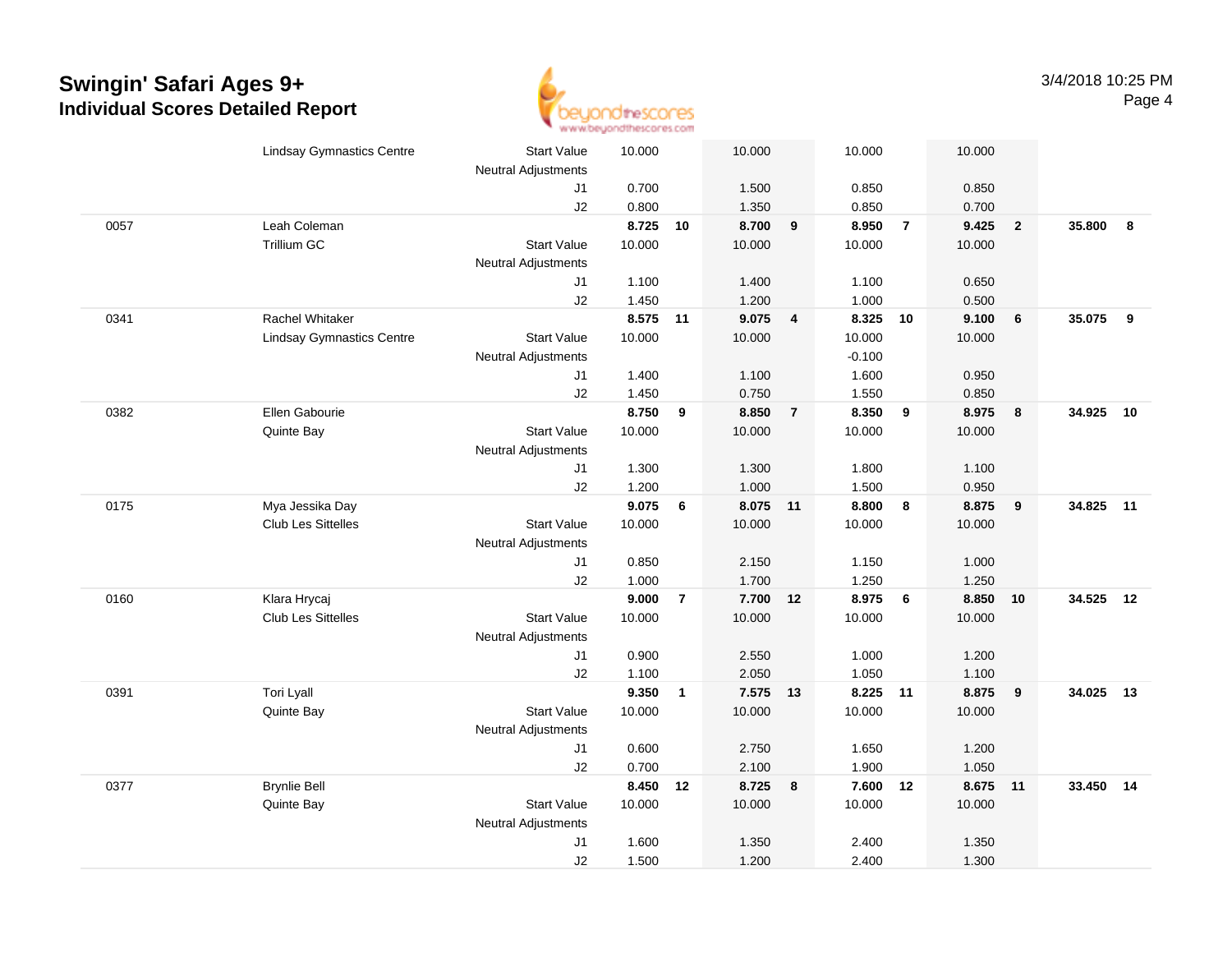

#### **Gymnastics Ontario Level 2**

| ID   | <b>League ID</b> | <b>Name</b>                      |                            | <b>VT</b>      | #              | <b>UB</b>      | #                       | <b>BB</b>      | #              | <b>FX</b>      | #              | AA     | #                       |
|------|------------------|----------------------------------|----------------------------|----------------|----------------|----------------|-------------------------|----------------|----------------|----------------|----------------|--------|-------------------------|
| 0236 |                  | <b>Shalanie Ramlal</b>           |                            | 9.400          | $\mathbf{1}$   | 9.500          | $\mathbf{1}$            | 9.500          | 5              | 9.650          | $\mathbf{1}$   | 38.050 | $\mathbf{1}$            |
|      |                  | <b>Pickering Athletic Centre</b> | <b>Start Value</b>         | 10.000         |                | 10.000         |                         | 10.000         |                | 10.000         |                |        |                         |
|      |                  |                                  | <b>Neutral Adjustments</b> |                |                |                |                         | $-0.100$       |                |                |                |        |                         |
|      |                  |                                  | J <sub>1</sub>             | 0.700          |                | 0.600          |                         | 0.350          |                | 0.400          |                |        |                         |
|      |                  |                                  | J2                         | 0.500          |                | 0.400          |                         | 0.450          |                | 0.300          |                |        |                         |
| 0083 |                  | Samantha Pringle                 |                            | 9.150          | 3              | 9.450          | $\overline{\mathbf{2}}$ | 9.700          | $\overline{2}$ | 9.550          | $\overline{2}$ | 37,850 | $\overline{2}$          |
|      |                  | <b>Trillium GC</b>               | <b>Start Value</b>         | 10.000         |                | 10.000         |                         | 10.000         |                | 10.000         |                |        |                         |
|      |                  |                                  | <b>Neutral Adjustments</b> |                |                |                |                         |                |                |                |                |        |                         |
|      |                  |                                  | J1                         | 0.700          |                | 0.600          |                         | 0.300          |                | 0.400          |                |        |                         |
|      |                  |                                  | J2                         | 1.000          |                | 0.500          |                         | 0.300          |                | 0.500          |                |        |                         |
| 0234 |                  | <b>Brooke Kato</b>               |                            | 9.125          | 4              | 8.725          | $\overline{7}$          | 9.775          | $\overline{1}$ | 9.650          | $\overline{1}$ | 37.275 | $\mathbf{3}$            |
|      |                  | <b>Pickering Athletic Centre</b> | <b>Start Value</b>         | 10.000         |                | 10.000         |                         | 10.000         |                | 10.000         |                |        |                         |
|      |                  |                                  | <b>Neutral Adjustments</b> |                |                |                |                         |                |                |                |                |        |                         |
|      |                  |                                  | J1                         | 0.950          |                | 1.450          |                         | 0.200          |                | 0.400          |                |        |                         |
|      |                  |                                  | J2                         | 0.800          |                | 1.100          |                         | 0.250          |                | 0.300          |                |        |                         |
| 0343 |                  | Lauryn Wilson                    |                            | 9.175          | $\overline{2}$ | 9.350          | $\overline{4}$          | 9.525          | $\overline{4}$ | 9.225          | $\overline{4}$ | 37.275 | $\overline{\mathbf{3}}$ |
|      |                  | <b>Lindsay Gymnastics Centre</b> | <b>Start Value</b>         | 10.000         |                | 10.000         |                         | 10.000         |                | 10.000         |                |        |                         |
|      |                  |                                  | <b>Neutral Adjustments</b> |                |                |                |                         |                |                |                |                |        |                         |
|      |                  |                                  | J <sub>1</sub>             | 0.850          |                | 0.650          |                         | 0.500          |                | 0.750          |                |        |                         |
|      |                  |                                  | J2                         | 0.800          |                | 0.650          |                         | 0.450          |                | 0.800          |                |        |                         |
| 0314 |                  | Kayleigh Pinnoy                  |                            | 8.975          | 5              | 9.375          | $\overline{\mathbf{3}}$ | 9.550          | $\mathbf{3}$   | 9.350          | $\mathbf{3}$   | 37.250 | $\overline{\mathbf{4}}$ |
|      |                  | <b>Lindsay Gymnastics Centre</b> | <b>Start Value</b>         | 10.000         |                | 10.000         |                         | 10.000         |                | 10.000         |                |        |                         |
|      |                  |                                  | <b>Neutral Adjustments</b> |                |                |                |                         | $-0.100$       |                |                |                |        |                         |
|      |                  |                                  | J1                         | 0.950          |                | 0.600          |                         | 0.350          |                | 0.650          |                |        |                         |
| 0235 |                  | Kyla Rimpel                      | J2                         | 1.100<br>8.975 | 5              | 0.650<br>9.175 | 6                       | 0.350<br>9.525 | $\overline{4}$ | 0.650<br>9.550 | $\overline{2}$ | 37.225 | 5                       |
|      |                  |                                  | <b>Start Value</b>         | 10.000         |                | 10.000         |                         | 10.000         |                | 10.000         |                |        |                         |
|      |                  | <b>Pickering Athletic Centre</b> | <b>Neutral Adjustments</b> |                |                |                |                         | $-0.100$       |                |                |                |        |                         |
|      |                  |                                  | J1                         | 1.050          |                | 0.750          |                         | 0.300          |                | 0.500          |                |        |                         |
|      |                  |                                  | J2                         | 1.000          |                | 0.900          |                         | 0.450          |                | 0.400          |                |        |                         |
| 0023 |                  | <b>Brianna Lee</b>               |                            | 8.875          | 6              | 9.275          | $-5$                    | 9.250          | 6              | 9.175          | 5              | 36.575 | 6                       |
|      |                  | Kawartha Gymnastics              | <b>Start Value</b>         | 10.000         |                | 10.000         |                         | 10.000         |                | 10.000         |                |        |                         |
|      |                  |                                  | <b>Neutral Adjustments</b> |                |                |                |                         | $-0.100$       |                |                |                |        |                         |
|      |                  |                                  | J1                         | 1.250          |                | 0.750          |                         | 0.550          |                | 0.800          |                |        |                         |
|      |                  |                                  | J2                         | 1.000          |                | 0.700          |                         | 0.750          |                | 0.850          |                |        |                         |
|      |                  |                                  |                            |                |                |                |                         |                |                |                |                |        |                         |

**Level 2 Age 13+**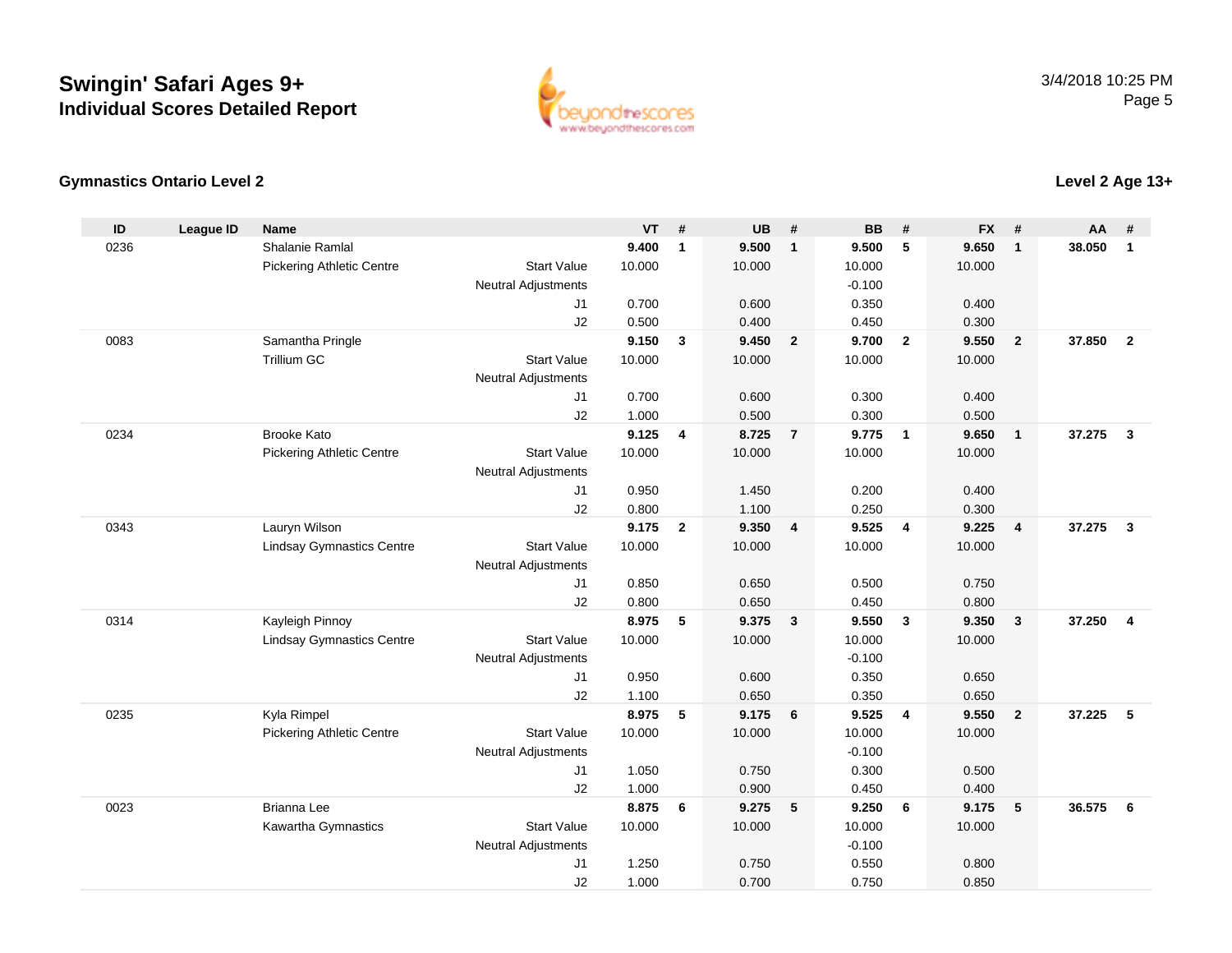

### **Gymnastics Ontario Level 2**

| ID   | <b>League ID</b> | <b>Name</b>                         |                                  | <b>VT</b>       | #              | <b>UB</b>       | #                       | <b>BB</b>       | #                       | <b>FX</b>       | #                       | <b>AA</b> | #              |
|------|------------------|-------------------------------------|----------------------------------|-----------------|----------------|-----------------|-------------------------|-----------------|-------------------------|-----------------|-------------------------|-----------|----------------|
| 0232 |                  | Vanessa Boath                       |                                  | 9.250           | $\overline{2}$ | 9.300           | $\mathbf{3}$            | 9.675           | $\overline{1}$          | 9.700           | $\mathbf{1}$            | 37.925    | $\mathbf{1}$   |
|      |                  | <b>Pickering Athletic Centre</b>    | <b>Start Value</b>               | 10.000          |                | 10.000          |                         | 10.000          |                         | 10.000          |                         |           |                |
|      |                  |                                     | <b>Neutral Adjustments</b>       |                 |                |                 |                         | $-0.100$        |                         |                 |                         |           |                |
|      |                  |                                     | J <sub>1</sub>                   | 0.700           |                | 0.850           |                         | 0.300           |                         | 0.300           |                         |           |                |
|      |                  |                                     | J2                               | 0.800           |                | 0.550           |                         | 0.150           |                         | 0.300           |                         |           |                |
| 0231 |                  | Egypt Morgan                        |                                  | 9.225           | 3              | 9.450           | $\overline{\mathbf{2}}$ | 9.525           | $\overline{\mathbf{3}}$ | 9.650           | $\overline{2}$          | 37.850    | $\overline{2}$ |
|      |                  | <b>Pickering Athletic Centre</b>    | <b>Start Value</b>               | 10.000          |                | 10.000          |                         | 10.000          |                         | 10.000          |                         |           |                |
|      |                  |                                     | <b>Neutral Adjustments</b>       |                 |                |                 |                         | $-0.100$        |                         |                 |                         |           |                |
|      |                  |                                     | J1                               | 0.650           |                | 0.650           |                         | 0.350           |                         | 0.300           |                         |           |                |
|      |                  |                                     | J2                               | 0.900           |                | 0.450           |                         | 0.400           |                         | 0.400           |                         |           |                |
| 0008 |                  | Payge Creasy<br>Kawartha Gymnastics | <b>Start Value</b>               | 8.950<br>10.000 | 4              | 9.500<br>10.000 | $\overline{\mathbf{1}}$ | 9.500<br>10.000 | $\overline{4}$          | 9.175<br>10.000 | 6                       | 37.125    | $\mathbf{3}$   |
|      |                  |                                     | Neutral Adjustments              |                 |                |                 |                         |                 |                         |                 |                         |           |                |
|      |                  |                                     | J1                               | 1.150           |                | 0.600           |                         | 0.400           |                         | 0.900           |                         |           |                |
|      |                  |                                     | J2                               | 0.950           |                | 0.400           |                         | 0.600           |                         | 0.750           |                         |           |                |
| 0449 |                  | Callie Grassam                      |                                  | 8.750           | $\overline{7}$ | 9.450           | $\overline{\mathbf{2}}$ | 9.250           | 8                       | 9.350           | $\overline{\mathbf{4}}$ | 36.800    | $\overline{4}$ |
|      |                  | <b>Lindsay Gymnastics Centre</b>    | <b>Start Value</b>               | 10.000          |                | 10.000          |                         | 10.000          |                         | 10.000          |                         |           |                |
|      |                  |                                     | <b>Neutral Adjustments</b>       |                 |                |                 |                         | $-0.100$        |                         |                 |                         |           |                |
|      |                  |                                     | J1                               | 1.250           |                | 0.550           |                         | 0.600           |                         | 0.700           |                         |           |                |
|      |                  |                                     | J2                               | 1.250           |                | 0.550           |                         | 0.700           |                         | 0.600           |                         |           |                |
| 0024 |                  | Tia Auchterlonie                    |                                  | 8.775           | 6              | 9.125           | $\overline{\mathbf{4}}$ | 9.575           | $\overline{2}$          | 9.150           | $\overline{7}$          | 36.625    | 5              |
|      |                  | Kawartha Gymnastics                 | <b>Start Value</b>               | 10.000          |                | 10.000          |                         | 10.000          |                         | 10.000          |                         |           |                |
|      |                  |                                     | <b>Neutral Adjustments</b>       |                 |                |                 |                         |                 |                         |                 |                         |           |                |
|      |                  |                                     | J1                               | 1.350           |                | 0.950           |                         | 0.300           |                         | 0.900           |                         |           |                |
|      |                  |                                     | J2                               | 1.100           |                | 0.800           |                         | 0.550           |                         | 0.800           |                         |           |                |
| 0026 |                  | Ella Hancock                        |                                  | 8.675           | 8              | 8.650           | 9                       | 9.400           | 5                       | 9.450           | 3                       | 36.175    | 6              |
|      |                  | Kawartha Gymnastics                 | <b>Start Value</b>               | 10.000          |                | 10.000          |                         | 10.000          |                         | 10.000          |                         |           |                |
|      |                  |                                     | <b>Neutral Adjustments</b>       |                 |                |                 |                         | $-0.100$        |                         |                 |                         |           |                |
|      |                  |                                     | J1                               | 1.400           |                | 1.300           |                         | 0.400           |                         | 0.600           |                         |           |                |
|      |                  |                                     | J2                               | 1.250           |                | 1.400           |                         | 0.600           |                         | 0.500           |                         |           |                |
| 0025 |                  | Lilli Bidgood                       |                                  | 8.825           | 5              | 9.025           | 5                       | 9.375           | 6                       | 8.900           | 10                      | 36.125    | $\overline{7}$ |
|      |                  | Kawartha Gymnastics                 | <b>Start Value</b>               | 10.000          |                | 10.000          |                         | 10.000          |                         | 10.000          |                         |           |                |
|      |                  |                                     | <b>Neutral Adjustments</b><br>J1 | 1.050           |                | 1.100           |                         | 0.550           |                         | 1.000           |                         |           |                |
|      |                  |                                     | J2                               | 1.300           |                | 0.850           |                         | 0.700           |                         | 1.200           |                         |           |                |
|      |                  |                                     |                                  |                 |                |                 |                         |                 |                         |                 |                         |           |                |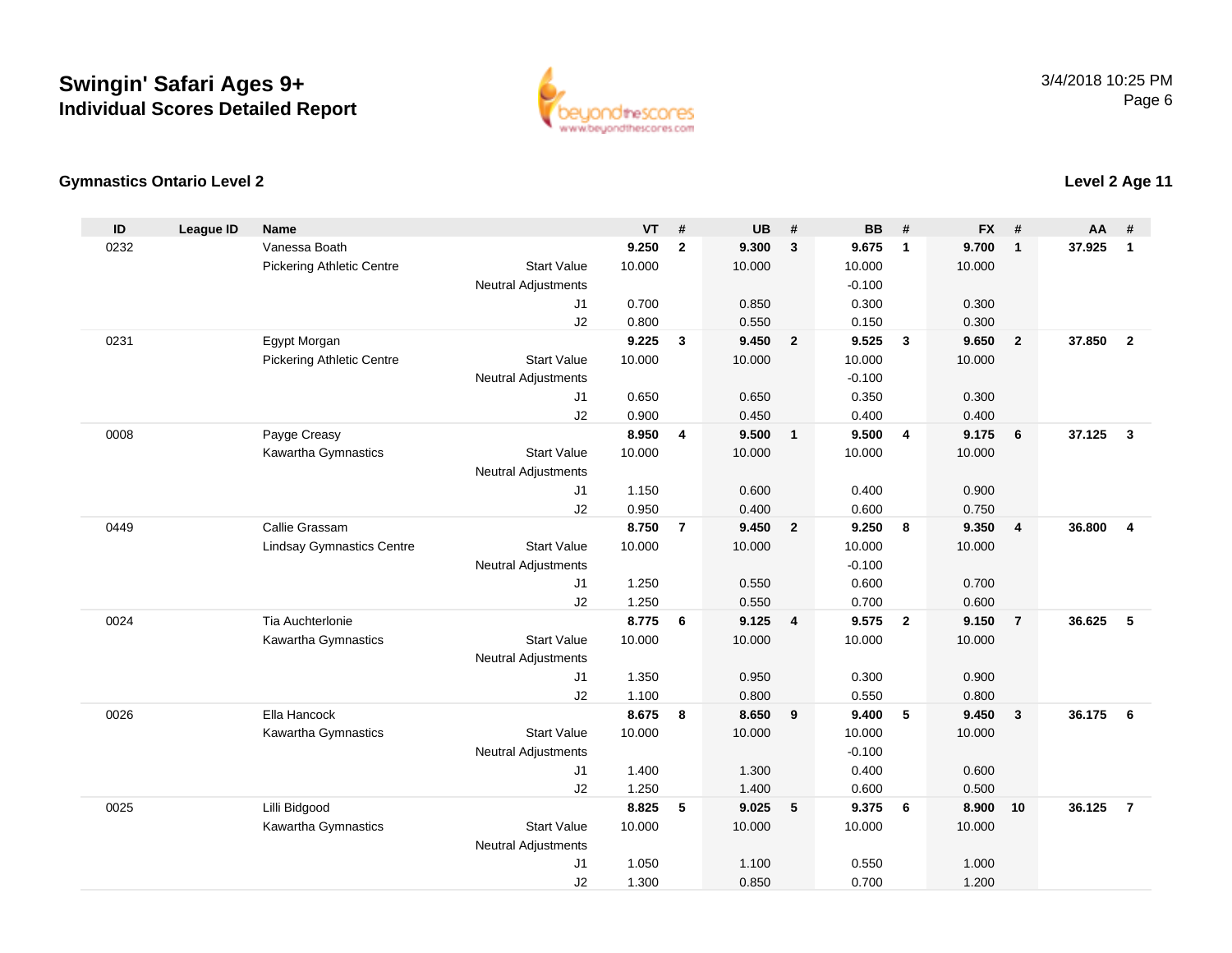

| 0385 | <b>Natalie Reilly</b>            |                            | 9.300  | 1  | 8.625  | 10             | 9.050    | 10             | 9.000  | 8              | 35.975 | 8  |
|------|----------------------------------|----------------------------|--------|----|--------|----------------|----------|----------------|--------|----------------|--------|----|
|      |                                  | <b>Start Value</b>         | 10.000 |    | 10.000 |                | 10.000   |                | 10.000 |                |        |    |
|      | Quinte Bay                       |                            |        |    |        |                |          |                |        |                |        |    |
|      |                                  | <b>Neutral Adjustments</b> |        |    |        |                | $-0.100$ |                |        |                |        |    |
|      |                                  | J1                         | 0.600  |    | 1.450  |                | 0.800    |                | 1.100  |                |        |    |
|      |                                  | J2                         | 0.800  |    | 1.300  |                | 0.900    |                | 0.900  |                |        |    |
| 0340 | Sadie Ward                       |                            | 8.500  | 10 | 8.850  | 6              | 9.250    | - 8            | 9.300  | 5              | 35.900 | 9  |
|      | <b>Lindsay Gymnastics Centre</b> | <b>Start Value</b>         | 10.000 |    | 10.000 |                | 10.000   |                | 10.000 |                |        |    |
|      |                                  | <b>Neutral Adjustments</b> |        |    |        |                | $-0.100$ |                |        |                |        |    |
|      |                                  | J1                         | 1.400  |    | 1.300  |                | 0.500    |                | 0.750  |                |        |    |
|      |                                  | J2                         | 1.600  |    | 1.000  |                | 0.800    |                | 0.650  |                |        |    |
| 0092 | Sofia Tippin                     |                            | 8.625  | 9  | 8.700  | $\overline{7}$ | 9.300    | $\overline{7}$ | 8.875  | 11             | 35.500 | 10 |
|      | <b>Trillium GC</b>               | <b>Start Value</b>         | 10.000 |    | 10.000 |                | 10.000   |                | 10.000 |                |        |    |
|      |                                  | <b>Neutral Adjustments</b> |        |    |        |                |          |                |        |                |        |    |
|      |                                  | J1                         | 1.300  |    | 1.200  |                | 0.600    |                | 1.100  |                |        |    |
|      |                                  | J2                         | 1.450  |    | 1.400  |                | 0.800    |                | 1.150  |                |        |    |
| 0071 | Isabella Laverty                 |                            | 8.625  | 9  | 8.675  | 8              | 9.200    | 9              | 8.925  | - 9            | 35.425 | 11 |
|      | Trillium GC                      | <b>Start Value</b>         | 10.000 |    | 10.000 |                | 10.000   |                | 10.000 |                |        |    |
|      |                                  | <b>Neutral Adjustments</b> |        |    |        |                | $-0.100$ |                |        |                |        |    |
|      |                                  | J1                         | 1.300  |    | 1.350  |                | 0.700    |                | 1.100  |                |        |    |
|      |                                  |                            |        |    |        |                |          |                |        |                |        |    |
|      |                                  | J2                         | 1.450  |    | 1.300  |                | 0.700    |                | 1.050  |                |        |    |
| 0387 | <b>Elizabeth Schwartz</b>        |                            | 8.825  | 5  | 8.350  | $-11$          | 8.475    | 11             | 9.150  | $\overline{7}$ | 34.800 | 12 |
|      | Quinte Bay                       | <b>Start Value</b>         | 10.000 |    | 10.000 |                | 10.000   |                | 10.000 |                |        |    |
|      |                                  | <b>Neutral Adjustments</b> |        |    |        |                | $-0.100$ |                |        |                |        |    |
|      |                                  | J1                         | 1.100  |    | 1.900  |                | 1.450    |                | 0.800  |                |        |    |
|      |                                  | J2                         | 1.250  |    | 1.400  |                | 1.400    |                | 0.900  |                |        |    |

#### **Gymnastics Ontario Level 2**

| ID   | League ID | Name                             |                            | <b>VT</b> | - #                     | <b>UB</b> | #                       | <b>BB</b> | # | <b>FX</b> | #              | <b>AA</b> | #           |
|------|-----------|----------------------------------|----------------------------|-----------|-------------------------|-----------|-------------------------|-----------|---|-----------|----------------|-----------|-------------|
| 0233 |           | Sofia Barnwell-Zazzeri           |                            | 9.750     |                         | 9.200     | $\overline{\mathbf{2}}$ | 9.775     |   | 9.775     |                | 38.500    |             |
|      |           | <b>Pickering Athletic Centre</b> | <b>Start Value</b>         | 10.000    |                         | 10.000    |                         | 10.000    |   | 10.000    |                |           |             |
|      |           |                                  | <b>Neutral Adjustments</b> |           |                         |           |                         | $-0.100$  |   |           |                |           |             |
|      |           |                                  | J1                         | 0.250     |                         | 0.800     |                         | 0.200     |   | 0.200     |                |           |             |
|      |           |                                  | J2                         | 0.250     |                         | 0.800     |                         | 0.050     |   | 0.250     |                |           |             |
| 0277 |           | Corina Kuyvenhoven               |                            | 9.075     | $\overline{\mathbf{2}}$ | 9.275     |                         | 9.075     | 4 | 9.325     | $\overline{2}$ | 36.750    | $\mathbf 2$ |
|      |           | Kawartha Gymnastics              | <b>Start Value</b>         | 10.000    |                         | 10.000    |                         | 10.000    |   | 10.000    |                |           |             |
|      |           |                                  | <b>Neutral Adjustments</b> |           |                         |           |                         |           |   |           |                |           |             |
|      |           |                                  | J1                         | 0.850     |                         | 0.700     |                         | 0.800     |   | 0.700     |                |           |             |
|      |           |                                  | J2                         | 1.000     |                         | 0.750     |                         | 1.050     |   | 0.650     |                |           |             |